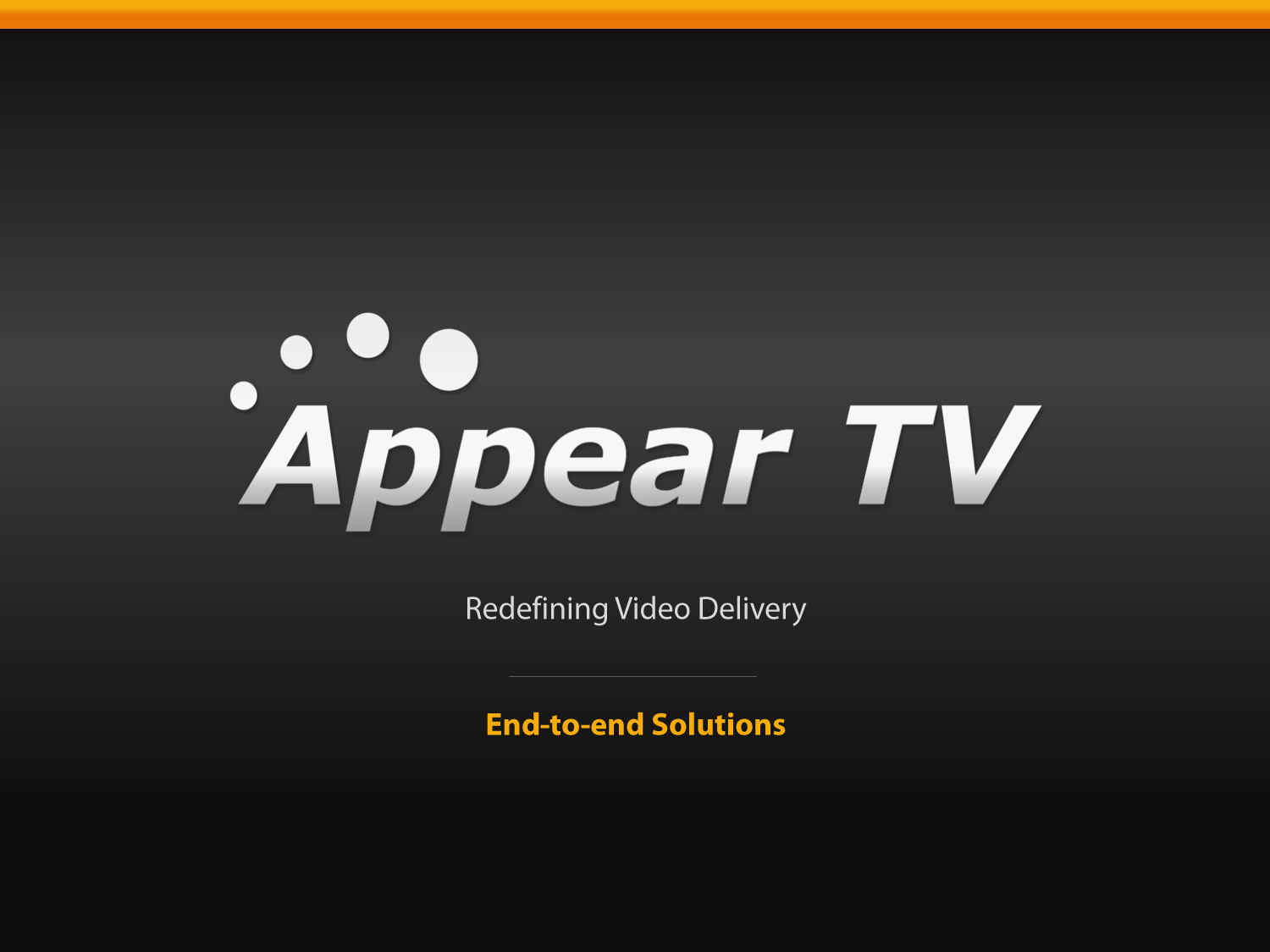

*Use all product families together to create end to end solutions*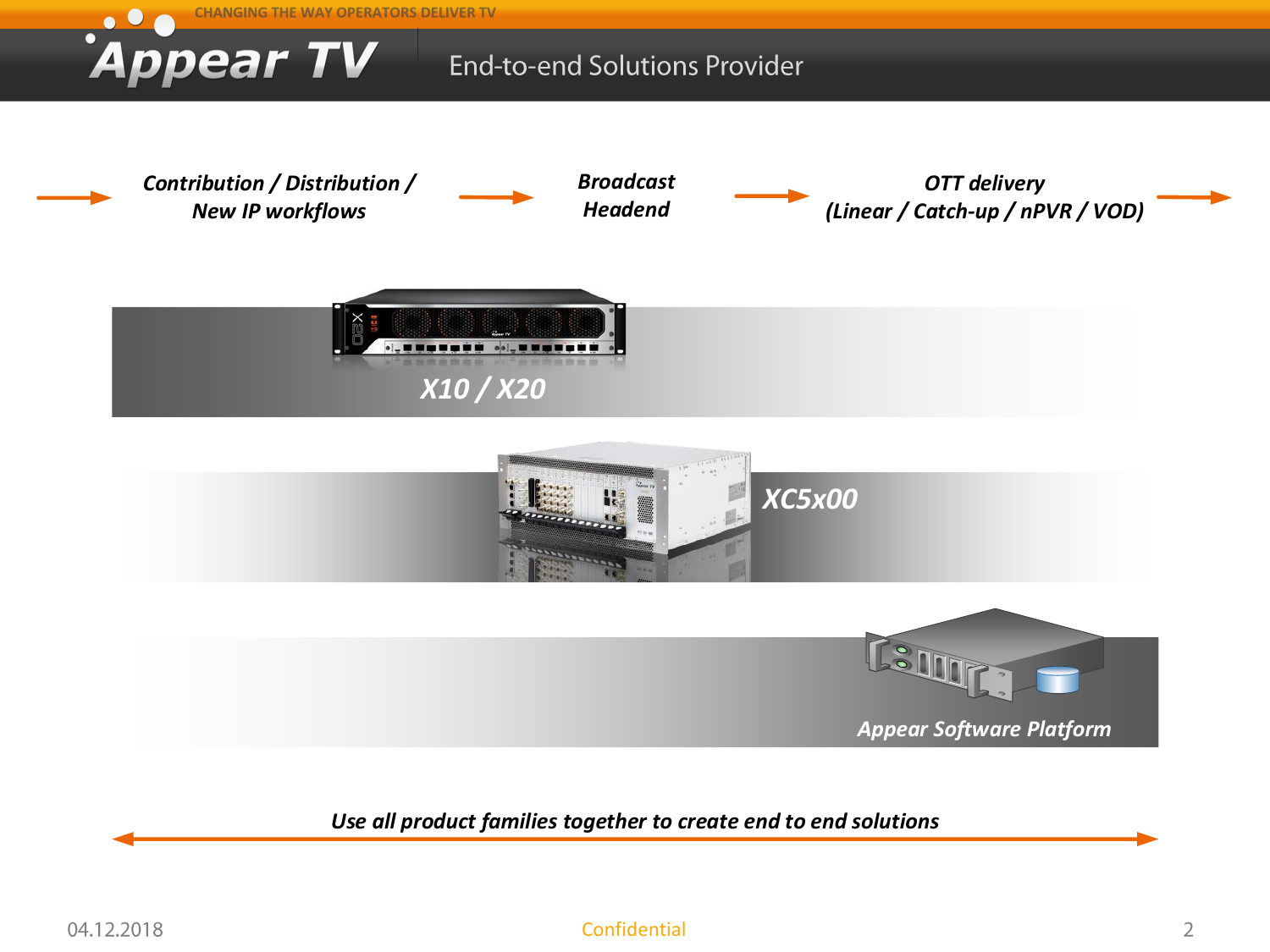**CHANGING THE WAY OPERATORS DELIVER TV Appear TV End-to-end Solutions Provider** *Broadcast Contribution / Distribution / OTT delivery New IP workflows Headend (Linear / Catch-up / nPVR / VOD)*  **UNUSUR M.STURES** *X10 / X20 IP contribution IP distribution Ultra low latency applications* **End to End the Service density applications**  *SD / HD / UHD End to end satellite solutions SD / HD / UHD SDI to IP (2022-6, 2110) End to end IPTV solutions AVC & HEVC encode / transcode\* TICO and JPEG2K encode / decode AVC & HEVC 422 for contribution*

 *Contribution satellite applications (modulator / demodulator)*

*\* future functionality*

- *Encode / decode High density Simulcrypt Modulate <i>scrambling*
- *Migh density satellite demodulator\**

*High quality OTT and IPTV encoding / transcoding*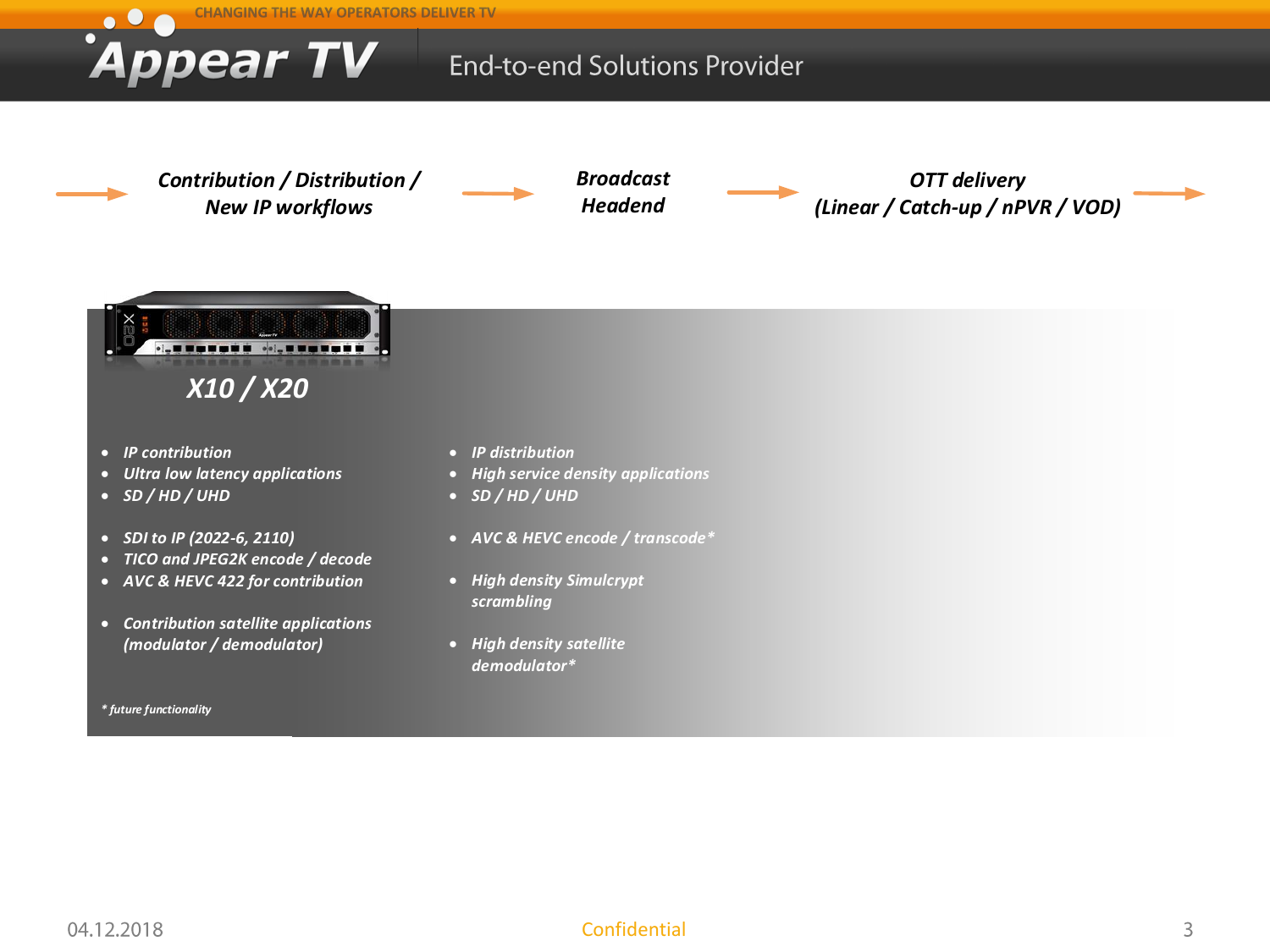**CHANGING THE WAY OPERATORS DELIVER TV** 

# **End-to-end Solutions Provider**

*Contribution / Distribution / New IP workflows*

**Appear TV** 

*Broadcast Headend*

*OTT delivery (Linear / Catch-up / nPVR / VOD)* 



- *Use XC for:*
- *End to end cable solutions*
- *End to end satellite solutions*
- *End to end DTT solutions*
- *End to end IPTV solutions*
- *Encode / decode*
- *Modulate / demodulate*
- *Scramble / descramble*
- *Multiplex / demultiplex*
- *High quality broadcast encoding / transcoding*
- *Statistical multiplexing*
- *High quality OTT and IPTV encoding / transcoding*
- *Content distribution applications*

### Confidential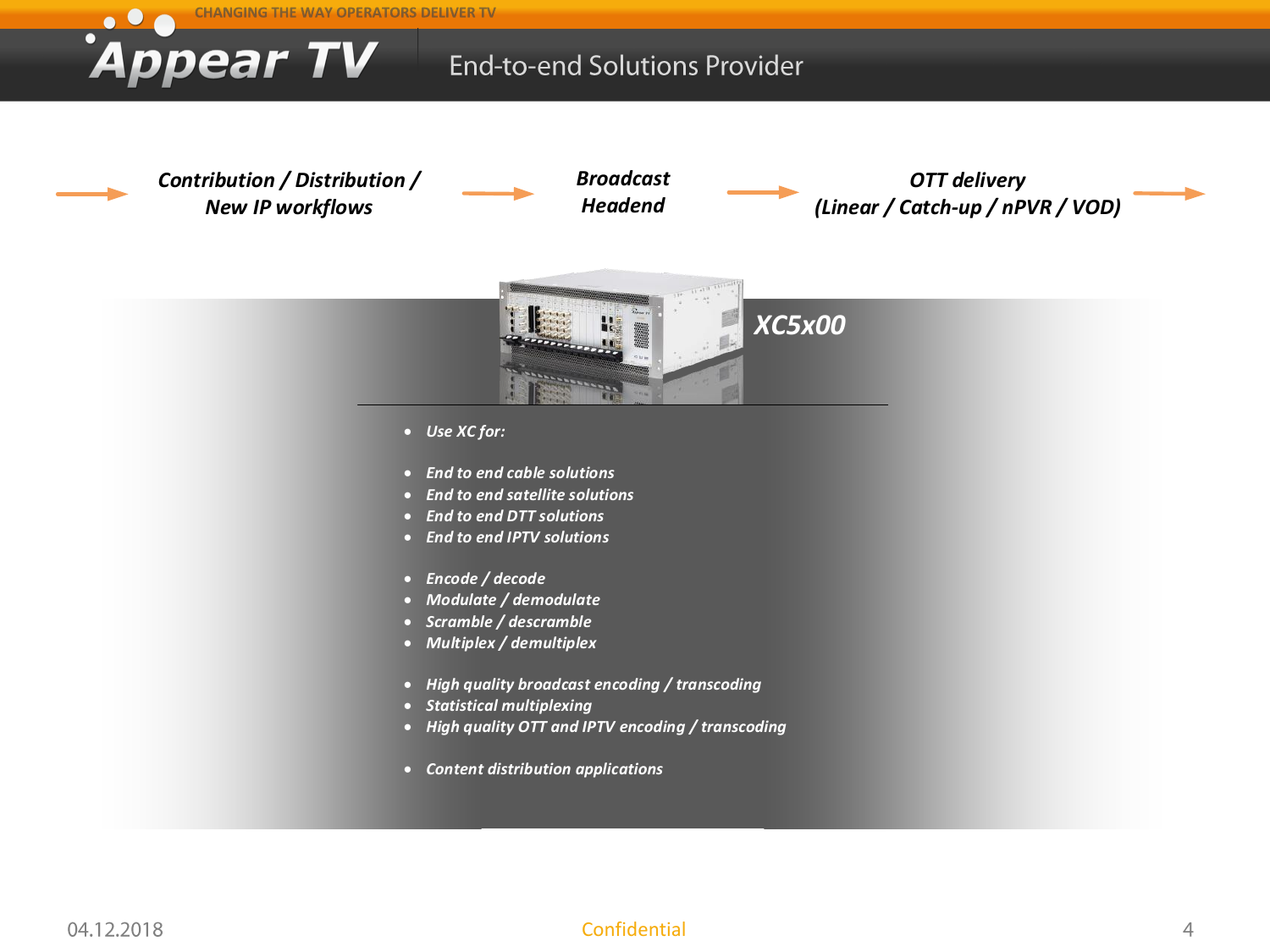**CHANGING THE WAY OPERATORS DELIVER TV** 

ppear TV

## **End-to-end Solutions Provider**